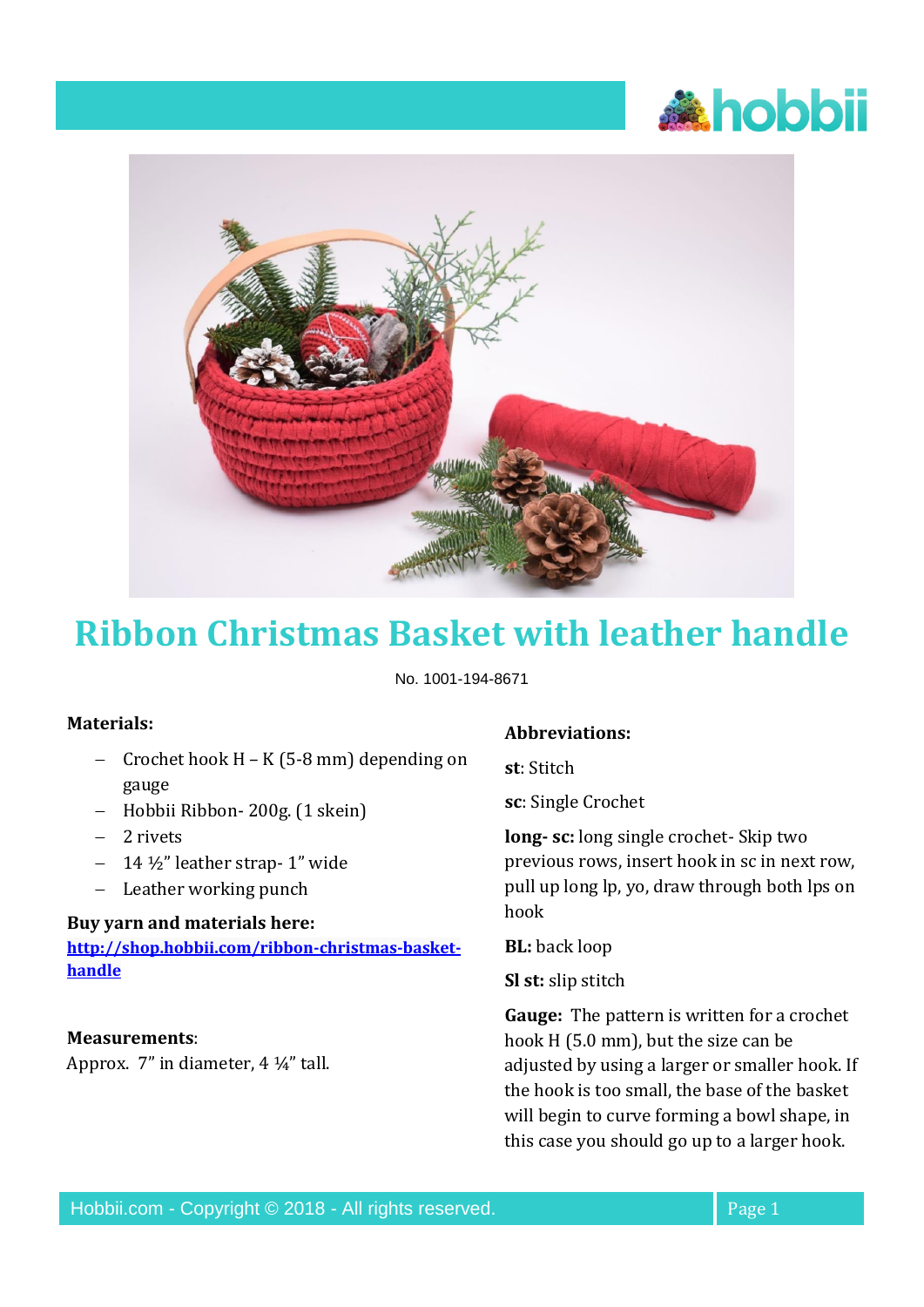

## **Pattern:**

- **1.** Start with a magic ring and work 6 sc in the ring. Join with a sl st. (6)
- **2.** Ch 1. Work 2 sc in each st around. Join with a sl st. (12)
- **3.** Ch 1. Work \*1 sc, 2sc in the next st\* Repeat \*-\* to the end of the round and end with a sl st. (18)
- **4.** Ch 1. Work \*1 sc in the next 2 sts, 2sc in the next st\* Repeat \*-\* to the end of the round and end with a sl st. (24)
- **5.** Ch 1. Work \*1 sc in the next 3 sts, 2sc in the next st\* Repeat \*-\* to the end of the round and end with a sl st. (30)
- **6.** Ch 1. Work \*1 sc in the next 4 sts, 2sc in the next st\* Repeat \*-\* to the end of the round and end with a sl st. (36)
- **7.** Ch 1. Work \*1 sc in the next 5 sts, 2sc in the next st\* Repeat \*-\* to the end of the round and end with a sl st.  $(42)$
- **8.** Ch 1. Work \*1 sc in the next 6 sts, 2sc in the next st\* Repeat \*-\* to the end of the round and end with a sl st. (48)
- **9.** Ch 1. Work \*1 sc in the next 7 sts, 2sc in the next st\* Repeat \*-\* to the end of the round and end with a sl st. (54)
- **10.** Ch 1. Work \*1 sc in the next 8 sts, 2sc in the next st\* Repeat \*-\* to the end of the round and end with a sl st.  $(60)$
- **11.** Ch 1. Work 1 sc in the back loop of each st. End with a sl st. (60)
- **12.** Work in a spiral (do not ch 1). 1 sc in each st. (60)
- **13.** Work long-sc in each st. (Skip previous row, insert hook in sc in next row, pull up long loop, yo, draw through both loops on hook) (60)

Repeat rounds 12 & 13 for a total of 7 times. End with 1 round of sc. Cut yarn and weave in ends.

Cut your 1" wide leather strap to approx. 14 ½" long, rounding the corners. Make a hole in each end with the leather working punch and attach to basket with rivets.

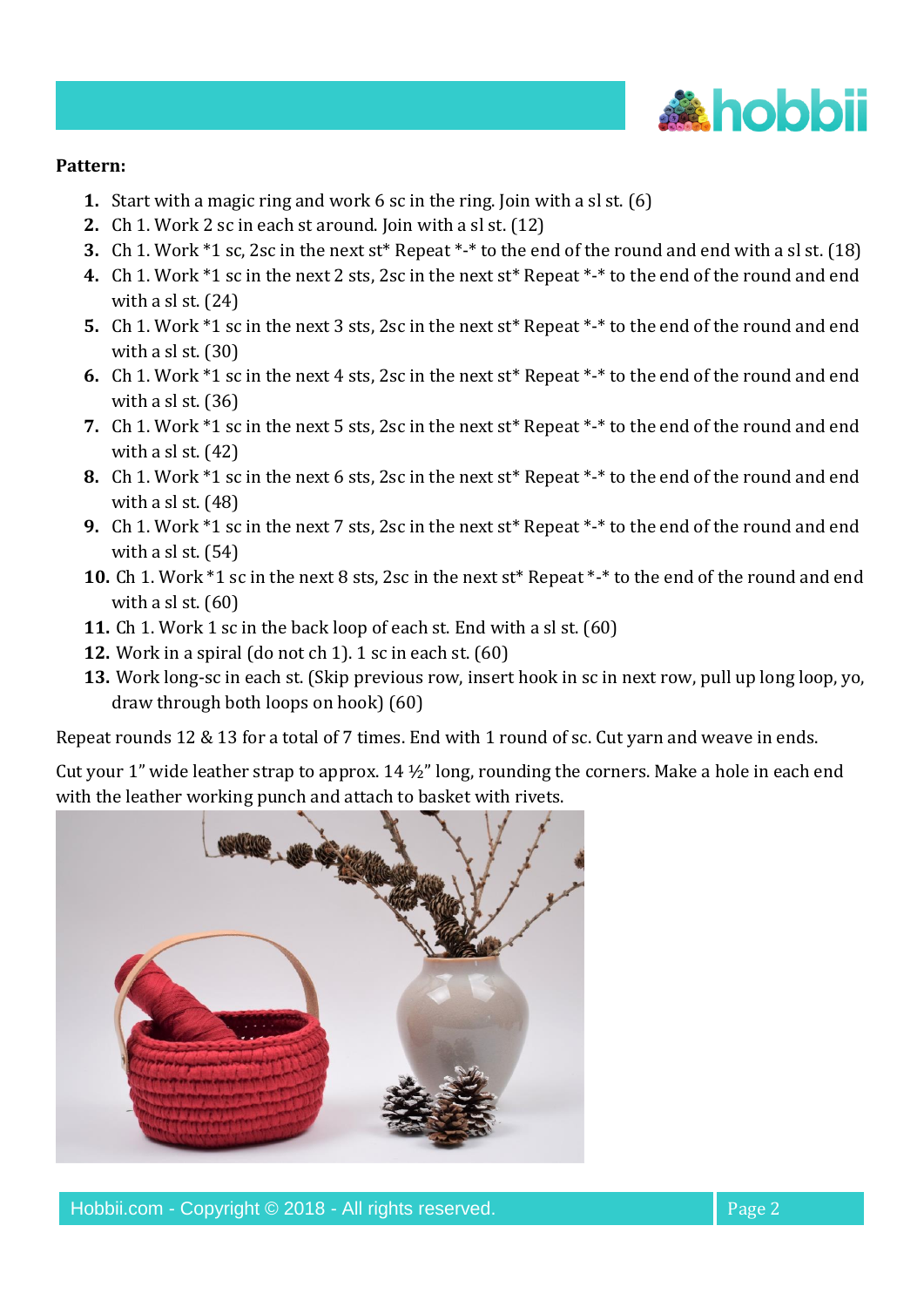

## **Photo tutorial:**



1. This is what the base will look like after the last round of increases.



2. Ch 1. Work 1 sc in the back loop of each st where the needle is pointing





3. End with a sl st. 4. Work in a spiral (do not ch 1). 1 sc in each st.



5. Work long-sc in each st. (Skip previous row, insert hook in sc in next row where the needle is pointing.



6. Work the long-sc like this.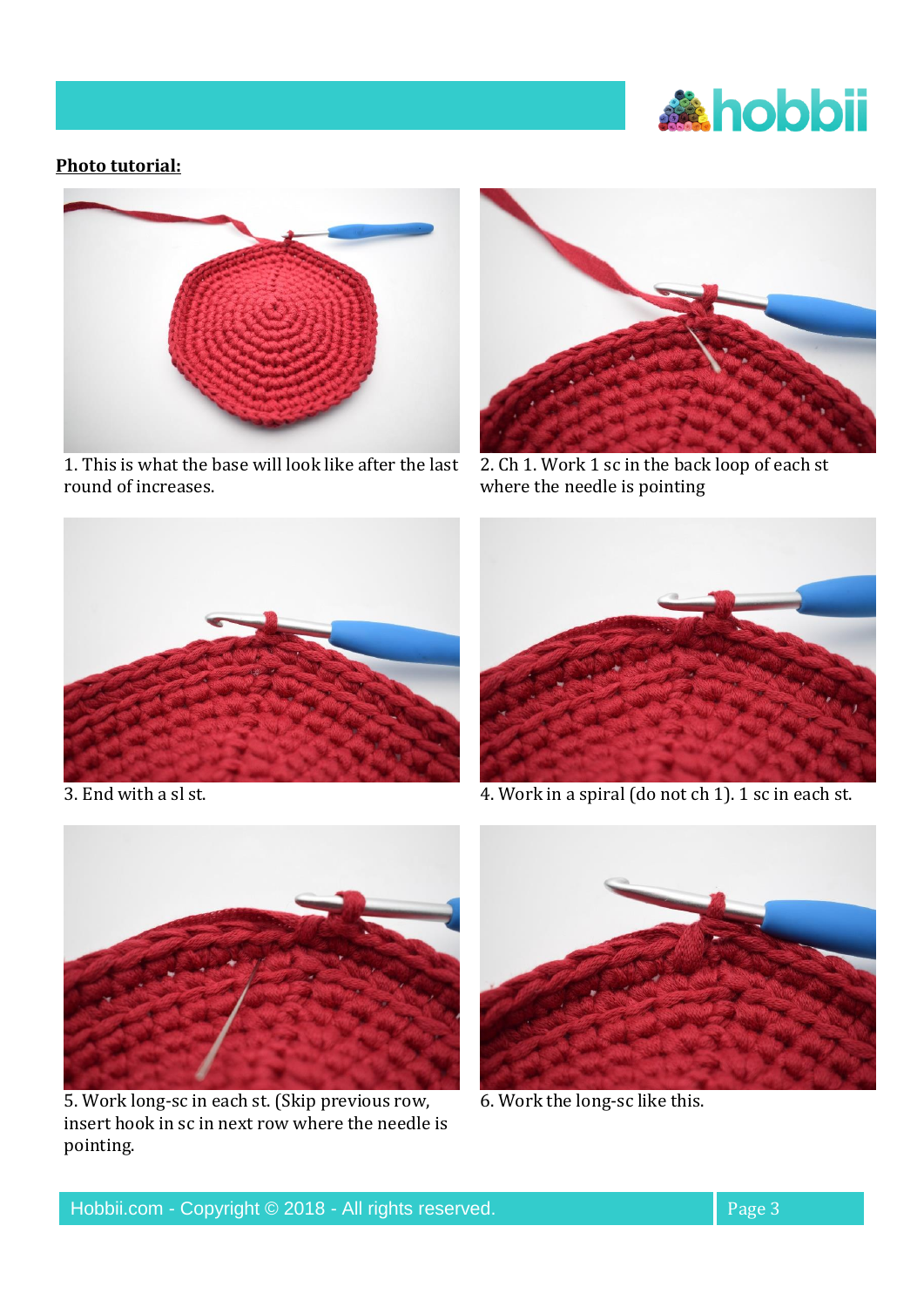



7. Work the next long-sc in the space where the needle is pointing



8. Like this. There are now 2 long-sc.



9. Repeat in each st to the end of the round. 10. On the next round, work sc in each st.





11. On the next round work long-sc in the space where the needle is pointing.



12. Like this.